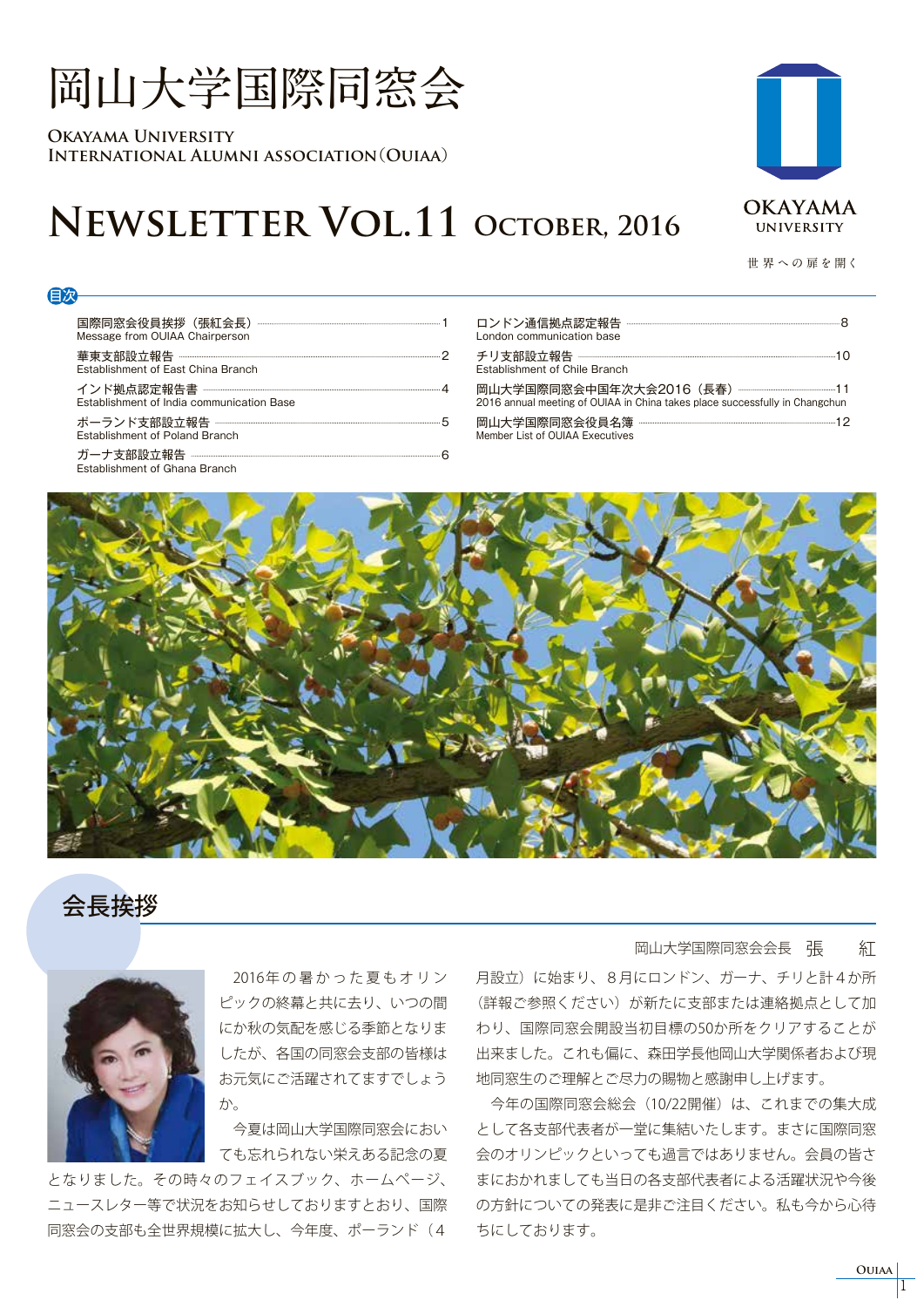**Okayama University International Alumni association**(**Ouiaa**)

## Message from the Chairperson

#### Zhang Hong, Chairperson of Okayama University International Alumni Association

 Greetings to Okayama University Alumni around the world! I hope this Newsletter finds you well as we bid farewell to the scorching hot summer of 2016 and the Olympic Games to usher in signs of fall.

 This summer proved memorable for Okayama University International Alumni Association (OUIAA) as well. As you may already know from our Facebook, website and Newsletter posts to date, OUIAA has opened four new branches or Post/ liaison points in Poland (established in April), London (August), Ghana, and Chile this academic year (see details below), reaching the target of 50 branches set at the time of its inauguration. I wish to thank Okayama University President

Kiyoshi Morita, Okayama University staff and faculty members, and local OUIAA members for their understanding and untiring work, which have made the expansion of our global network possible.

 To celebrate our progress to date, this year's OUIAA General Assembly (Homecoming Day), scheduled on October 22, 2016, will be something of an OUIAA Olympics, bringing together representatives from our overseas branches. I am greatly looking forward to this event and would like to urge OUIAA members to stay posted on what our branch representatives have to say on Homecoming Day about their current activities and future plans.

### 中国華東地域支部設立について

 岡山大学国際同窓会中国華東地域支部の設立式典が、2015 年6月28日午前、風光明媚な中国杭州における銭江新市街の 万怡大酒店で盛大に挙行され、母校岡山大学と上海、浙江、江 蘇、山東、江西、河北などの地区から50人近くの同窓生およ び賓客の参加があった。その中、浙江大学、浙江工業大学、南 昌大学からの大学指導者と賓客の臨席をも得て、同窓会の正式 な創立を見届けていただいた。

 加えて、現地の同窓会員を感激させたのは岡山大学から森田 潔学長、Alumni 理事・大学院社会文化科学研究科(法学部) 教授の岡山大学国際同窓会会長張紅氏、大学院医歯薬学総合研 究科(薬学部)の西堀正洋教授、医学部麻酔・蘇生学教室の杉 本健太郎先生、グローバル・パートナーズ副センター長の穴沢 一夫氏ならびに広報・情報戦略室 UPR( 特任 ) の大亀雅彦氏など 6名のご一行がわざわざ杭州までお出向き下さり、国際同窓会 の設立に対して祝辞をいただいた。

 設立大会は浙江大学医学院附属邵逸夫病院麻酔・疼痛診療セ ンターの准教授何非方氏の司会で進められ、森田潔学長、張紅 会長、浙江大学医薬学部の陳忠部長、浙江工業大学材料科学与 工程学院の王旭院長、南昌大学附属第二病院の邵江華院長、上 海同済大学外国語学部の教授で上海支部会長の魏鈾原氏、華東 支部代表の孫輝弁護士がそれぞれ挨拶される中、森田潔学長か らは岡山大学を代表して国際同窓会の設立に対して祝賀の意を

中国華東地域支部長 何非方(He Feifang) 表され、また、同窓生の母校で学んだ歳月を大切にし、母校と 共にすばらしい未来を作っていただきたいとの要望があった。 続いて、張紅会長が岡山大学同窓会を代表して、何非方氏を中 国華東地域支部会長とし、副会長には肖帆氏と李傑氏を任命す る旨の報告がなされた。

 昼餐会では現地同窓生たちがそれぞれ岡山大学での自己の学 習経験を紹介し、また、互いに楽しい雰囲気の中で歓談した。 同窓生の皆さんは、今回の同窓会設立は数年来の願望であった と語り、これからは、中国華東地域に居住する岡山大学の同窓 生にとってより良い交流の場となり、同時に、母校と同窓生間 および各支部の同窓生間の交流や連携事業のために、力強い支 持や組織化に貢献したいと考えている。また、同窓生たちは母 校と共に努力して、未来の強靱な絆を築き上げる意気込みであ る。

 大会設立後、森田潔学長ご一行は浙江工業大学への表敬訪問 に向かわれた。浙江工業大学副学長の肖剛教授などの指導者と 岡山大学の来賓が会見された。肖剛副学長が大学を代表して岡 山大学中国華東地域支部会の設立に対して祝賀を述べられ、森 田学長一行を歓迎された。双方は現在既に強固な大学間友好協 力関係および教師・学生の交流協定の下にあるが、更に、教育 科学分野の研究および人材育成などの領域での協力・発展に関 する意見交換が行われた。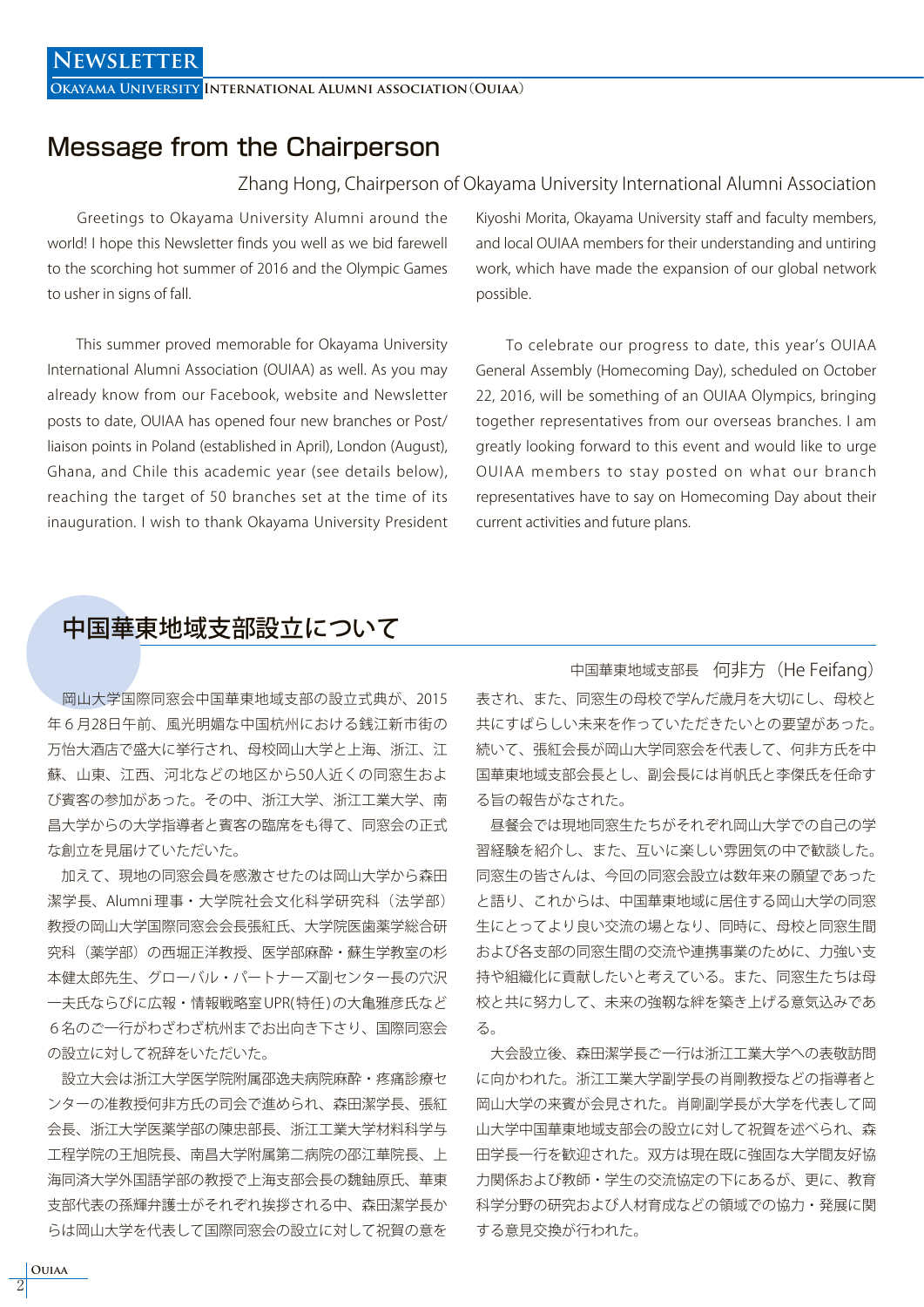森田学長も浙江工業大学の盛大な歓迎に対して感謝の意を表 わされ、更に両校の協力と交流の推進を希望する旨表明された。

## Establishment of OUIAA Huadong (East China) Branch

 A grand ceremony marking the establishment of OUIAA Huadong (East China) Branch was held on the morning of June 28, 2015 at the Courtyard Hangzhou Qianjiang Hotel in the picturesque city of Hangzhou, China, attended by nearly 50 alumni and guests from Shanghai, Zhejiang, Jiangsu, Shandong, Jiangxi and Hebei, as well as from the alma mater, Okayama University. The event was honored by the attendance also of guests and faculty members from Zhejiang University, Zhejiang University of Technology, and Nanchang University, who witnessed the official inauguration of the alumni association.

 Local OUIAA members were extremely pleased to share the celebration with the delegation of six that had traveled all the way from Okayama to deliver congratulatory messages. The six were: Okayama University President Kiyoshi Morita; Okayama University Alumni Association Director, OUIAA Chairperson and Okayama University Faculty of Law and Graduate School of Humanities and Social Sciences Professor Zhang Hong; Graduate School of Medicine, Dentistry and Pharmaceutical Sciences Professor Masahiro Nishibori; Faculty of Medicine, Department of Anesthesiology and Resuscitology faculty member Kentaro Sugimoto; Okayama University Center for Global Partnerships and Education Vice-Director Kazuo Anazawa; and Okayama University Public Relations Officer Masahiko Ogame.

 The ceremony was presided over by He Feifang, associate professor at Sir Run Shaw Hospital Regional Anesthesia and Pain Medicine Center, Zhejiang University School of Medicine. Speeches were delivered by Okayama-U President Kiyoshi Morita; OUIAA Chairperson Zhang Hong; Prof. Chen Zhong, Zhejiang University School of Medicine; Prof. Wang Xu, Zhejiang University of Technology College of Chemical Engineering and Materials Science; Prof. Shao Jianghua, The Second Affiliated Hospital, Nanchang University; Prof. Wei Youyuan, Tongji University School of Foreign Languages, who is chairperson of the OUIAA Shanghai Branch; and Sun Hui Esq.,

#### He Feifang, Director of East China branch

who is a lawyer and representative of the OUIAA Huadong Branch. On behalf of Okayama University, Prof Morita delivered a congratulatory message in which he expressed his hope that alumni will cherish the time spent studying at their alma mater, and contribute to a wonderful future in partnership with the university. On behalf of OUIAA, its chairperson Prof. Zhang announced the appointment of He Feifang as chair of the Huadong Branch, and Messrs. Xiao Fan and Li Jie as vice-chairs.

 At the luncheon, local OUIAA members shared their experiences of studying at Okayama University, and enjoyed friendly conversation. Establishing an OUIAA branch was a longstanding wish of the OUIAA members, who hope the branch will become a place of active exchange between Okayama-U alumni living in and around China's Huadong region, and help strengthen and promote the exchange and cooperation between Okayama-U and its alumni, and between alumni of different branches. Local alumni are looking forward to working with Okayama-U to increase the membership of the alumni association, and build stronger bonds for the future.

 Following the ceremony, the Okayama-U delegation led by Prof. Morita paid a courtesy visit to Zhejiang University of Technology, meeting its heads, including its vice-president Prof. Xiao Gang. Prof. Xiao delivered words of congratulations for the establishment of the OUIAA Huadong Branch, and

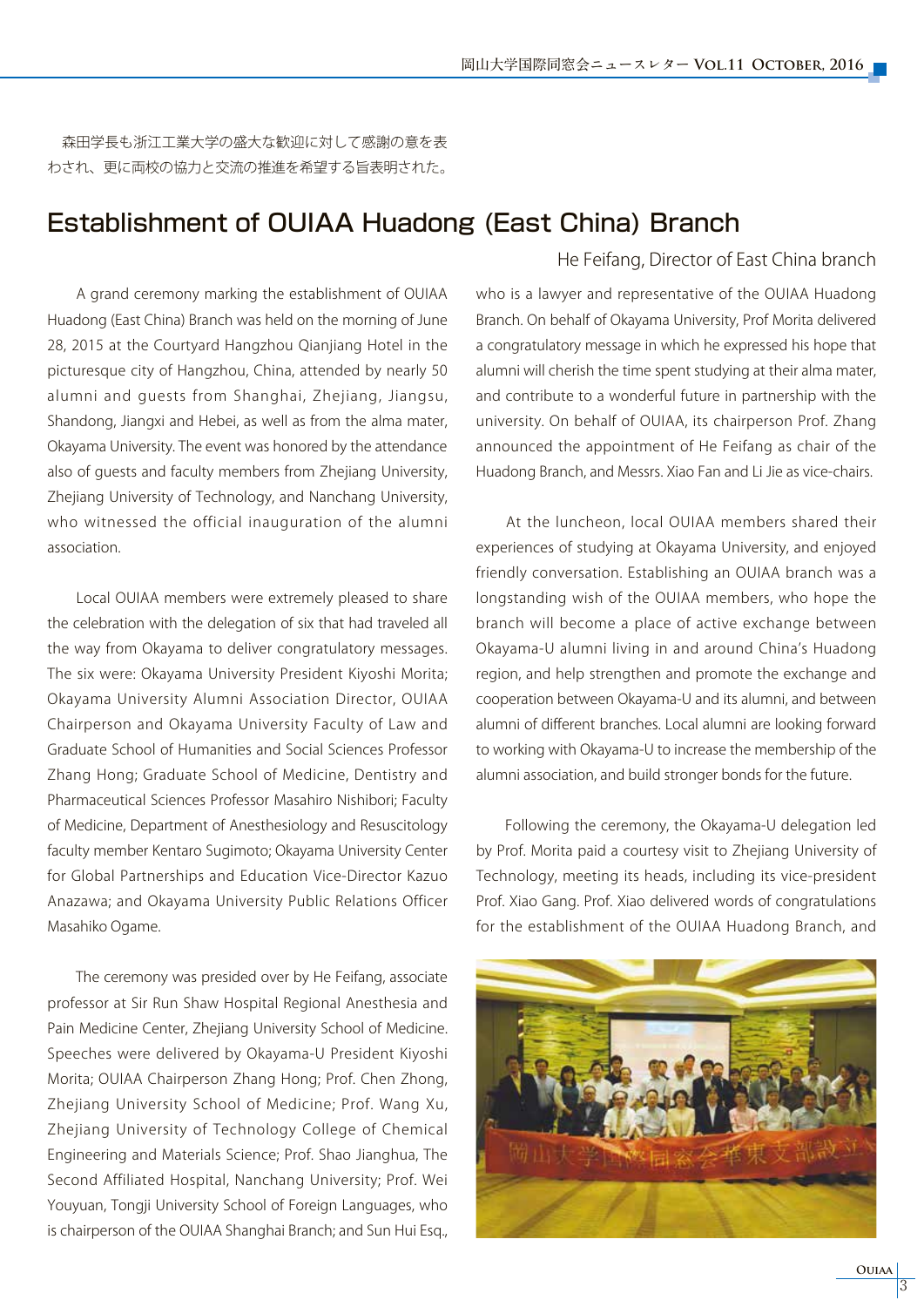### **Newsletter**

#### **Okayama University International Alumni association**(**Ouiaa**)

welcomed the Okayama-U delegation. The two universities already have a strong academic partnership and faculty and student exchange agreement, but opinions were nevertheless actively exchanged pertaining to greater cooperation and development in the areas of educational and scientific research, and personnel training.

 Prof. Morita expressed his gratitude for the warm welcome extended by Zhejiang University of Technology, and his hopes for promoting even further cooperation and exchange between the two institutions.

# インド拠点設立報告

 感染症抑制に関する研究強化推進を目的として、コルカタの 岡山大学インド感染症センターを訪問していた、森田学長が 12月17日、今村准教授に国際同窓会インド通信拠点の認定証 を手渡しました。

 17日、出張中の森田学長、槙野病院長らはインド国との交 流事業で9月に来学したインド人学生と交流会を開催し、イン

インド拠点 山本 吉和

ド人学生から日本の文化・習慣で驚いた点や本学の研究力の高 さ、インドとの研究連携や留学制度の充実などについて、さま ざまな意見が紹介されました。

 インド人学生も森田学長との思いもよらぬ再会や交流事業へ のフィードバックが出来て、大変喜んでいました。

## Establishment of OUIAA India Post/Liaison Point

Yoshikazu Yamamoto

 OUIAA's post/liaison point in India was established on December 17, 2015, when Associate Professor Daisuke Imamura received the university's official certificate of approval from university President Kiyoshi Morita, who was visiting Okayama University's Collaborative Research Center for Infectious Diseases in Kolkata, India for the purpose of promoting research in infectious disease control.

 On the same day, Prof. Morita, along with Okayama University Hospital Director Hirofumi Makino and others, met and talked with Indian students who had visited Okayama-U in

September as part of their national government's exchange program. Active exchanges took place pertaining to many topics, including Japanese cultural traditions and customs the students found surprising, the advanced level of Okayama-U's research, research collaboration with India, and hopes for greater study abroad opportunities.

 The meeting delighted the Indian students by providing an unexpected reunion with Prof. Morita, and an opportunity for voicing feedback regarding the exchange program.



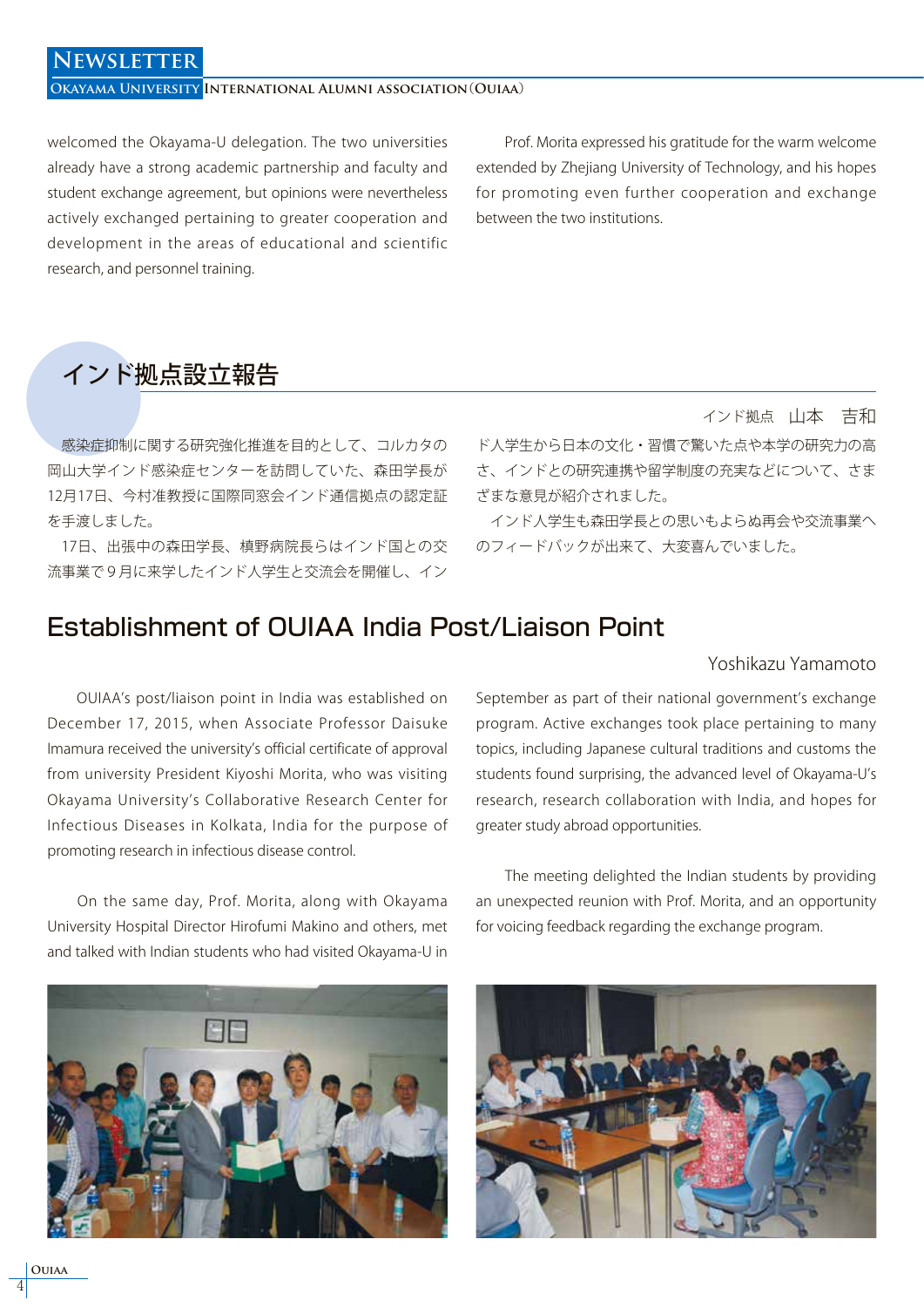# ポーランド支部設立報告

 2016年4月9日、国際同窓会47番目の支部となるポーラン ド支部の設立大会がワルシャワで行われました。日本からは、 森田学長、許理事・副学長、張国際同窓会会長、田口教授が出 席されました。

 この設立大会はポーランドの異なる地方出身の同窓生が初め て一堂に会する機会となりました。科学生殖免疫学と病理学の 高等教育で象徴されている都市、オルシュティンからの参加者 が目立ち、約20名が参加しました。

森田学長、張国際同窓会会長のあいさつに続き、設立大会が

## Establishment of Poland Branch

#### The ceremony of establishment of the  $47<sup>th</sup>$  Branch of Okayama University International Alumni Association(OUIAA) in Poland was held on April 9, 2016 in Warsaw. The event was honored by the participation of Prof. Kiyoshi Morita, the President of Okayama University, Dr. Nanhou Hou, the University's Vice-president, Dr. Hong Zhang, Chairwoman of OUIAA, and Prof. Masahiro Taguchi the University's Lecturer.

 The meeting was an occasion for alumni from different regions of Poland regions to gather for the first time. Olsztyn was the most numerously represented city with its Polish Academy of and Pathology Department. Altogether, almost 20 people attended the inauguration ceremony.

 After the opening speeches by President Morita and Chairwoman Zhang, the official part of the Branch

#### ポーランド支部長 アンナ・ジェニス

行われ、日本大使館(経済班)勤務のアンナ・ジェニス(Anna Dzienis)が支部長に選出され、ワルシャワ大学日本学科で長 年勤務されていた岡崎恒夫先生が特別顧問に就任しました。

 許理事・副学長の乾杯の音頭に続き、参加者は会食を楽しみ ました。ポーランド支部会員は皆、新しく設立された支部の発 展と活性化、岡大で学んだ同窓生同士でつながる人たちの交流 のための価値あるプラットホームになることに期待を寄せてい ます。

#### Anna Dzienis, Director of Poland branch

establishment followed, during which Dr. Anna Dzienis was appointed the Chairwoman of the OUIAA Polish Branch. Longtime Senior Lecturer at the University of Warsaw's Japanese Studies, Tsuneo Okazaki, accepted the invitation to become a Special Advisor to the Branch.

 After the toast delivered by the Vice-president Hou, all attendees enjoyed themselves during the informal, networking part of that evening. All OUIAA Polish Branch members hope that the newly established association will soon grow in numbers and begin lively activities, becoming a valuable platform for interaction between people, from Poland and other branches, to this moment linked only by their common Okayama University history and experience.

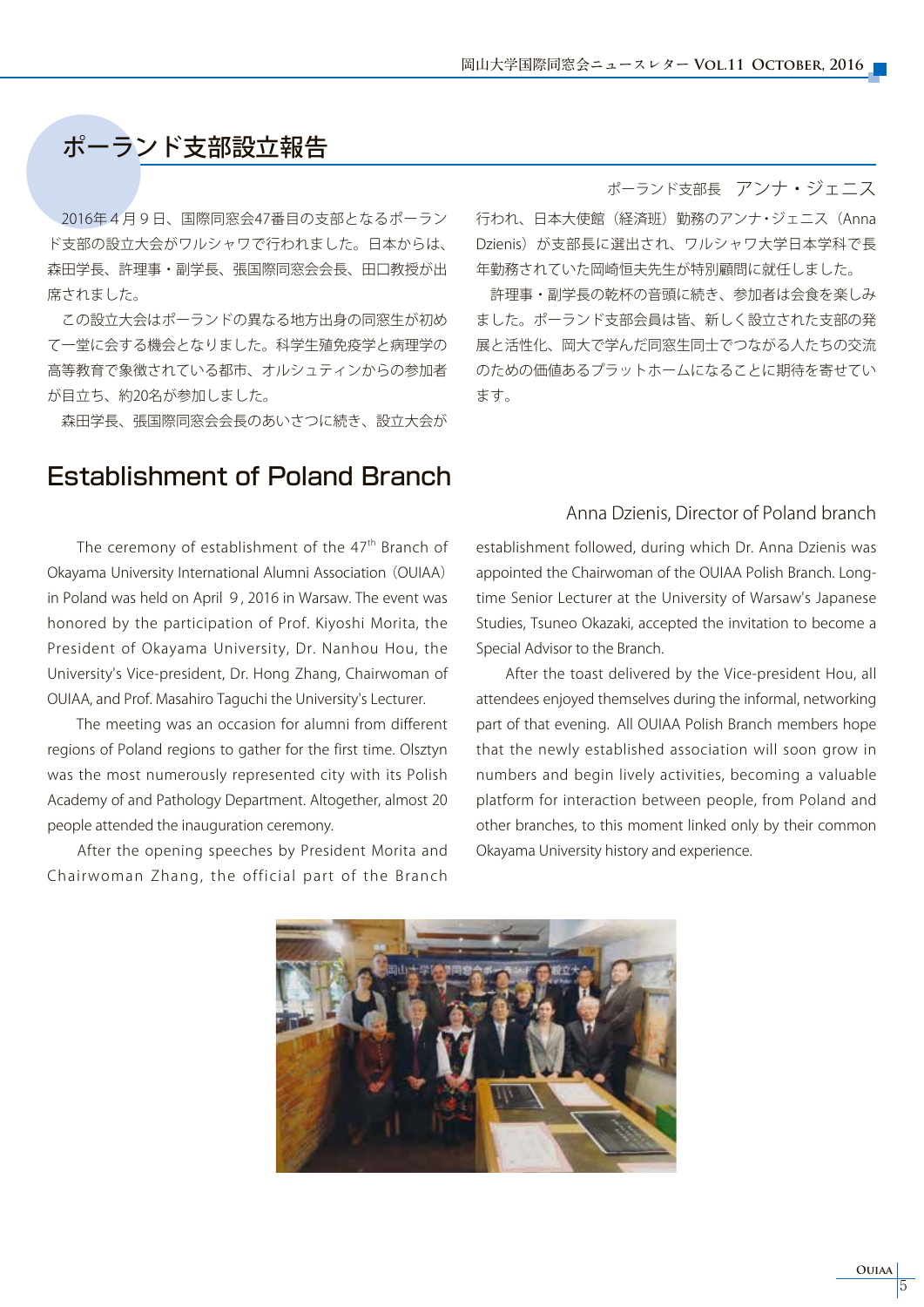**Okayama University International Alumni association**(**Ouiaa**)

## ガーナ支部設立報告

 2016年8月5日、ガーナ出身の岡山大学卒業生および招待 客数名により、岡山大学国際同窓会(OUIAA)ガーナ支部を正 式に発足させる式典が執り行われた。式典には20名が出席し、 そのうち約半数がガーナ出身の岡山大学卒業生、3名が岡山大 学職員であった。他には、ガーナ大学(本部グレーター・アク ラ州レゴン)の副学長、日本国際協力機構 (JICA) ガーナ事務 所およびガーナの Scholarship Secretariat の代表が各1名、ガー ナ日本留学生会の事務局長が式典に出席した。

 自身も日本で教育を受けた学者である、ガーナ大学副学長の Ebenezer Oduro Owusu 教授が挨拶に立ち、式典の出席者たち に歓迎の言葉を述べ、日本の大学とガーナに帰国した卒業生た ちとの協力関係がより強いものとなるよう期待していると述べ た。さらに副学長は、日本で教育を受けても、卒業した大学と の間に強い絆がないため、多くの卒業生は協力を求めて中国、 ドイツ、米国といった他の国々に目を向けるようになっており、 これは、日本の大学が、将来的に卒業生から得られたかもしれ ない利益を重視していないということになる。このような理由 により、副学長は特に研究、知識の交流、文化、その他の分野 で、岡山大学とガーナ大学の協力関係をいっそう強くする拠点 として、OUIAA ガーナ支部の設立を願っていた。

 また、岡山大学学長の森田潔教授は、岡山大学国際同窓会の 設立は、大学の発展に貢献する同窓生ならびに、より多くの留 学生や協力を集める長期的な戦略に貢献する同窓生を引き寄せ る助けとなるだろうとの期待を述べた。OUIAA 会長である張 紅教授は、今年度内の設立を予定している同窓会の支部は50 か所あり、ガーナ支部は世界で48番目に設立されたが、西ア フリカでは初めての支部であると述べた。張紅教授は、ガーナ 支部の設立により、同窓生が勤務している諸大学と岡山大学の 協力関係がより一層向上し、日本と同窓生の関わりのある国の 間により良い友好関係が築かれることにつながるだろうと喜び を表明した。

 ガーナの Scholarship Secretariat の代表である Joseph Essah 氏は、ガーナの学生が日本で勉強するための奨学金を日本国が 提供してくれたことに対する感謝の意を表明した。さらに、日 本の大学や専門学校において様々な学術的な研修および研究活 動の研修を行うことを目的とした文部省(MEXT)の奨学金を 受けるために、35名の学生が最終候補に残り、日本政府に推

ガーナ支部副支部長 アクダゴ・ジョン アパンビラ 薦されていると述べた。OUIAA ガーナ支部の臨時代表を務め る Stephen Abenney-Mickson 博士は Essah 氏の感謝を繰り返し つつ、ガーナやその他の地域出身の学生たちに対して、日本で 勉強するための様々なフェローシップや奨学金が日本から提供 されることにより、グローバルな人材開発の取り組みが実施さ れていることについて、日本政府と日本国民に対しあらためて 感謝を述べた。ガーナ人を含め、このような機会を与えられて 日本の大学を卒業した人たちは、それぞれの母国の社会経済的 な発展に大いに貢献している。岡山大学の卒業生はガーナの社 会にプラスの効果をもたらしているが、医学、ビジネス、法律 の分野ではまだ、大学で訓練を受けた専門家が不足している。 そのため彼は、岡山大学の学長と同窓会の会長に、医学、法律、 ビジネスの学部で勉強するためにガーナ人学生が利用できる奨 学金制度を創設するよう求めた。

 以上の公式な挨拶に続いて、同窓生による自由なスピーチが 行われ、日本での経験や自分の国に帰ってからの経験を分かち 合った。今でも変わらず日本の指導教官と良い関係が続いてい ることを喜んでいる卒業生もいたが、かつての指導教官に E メールを送ったり、連絡を取ったりしてもほとんど返事がない と話す者もいた。これについて Akudago 博士は、かつての指 導教官の多くは退官しており、卒業生と強いつながりのある人 が岡山大学に残っていないのだと述べた。Akudago 博士は、 卒業生のその後の様子を新任の教授がモニターできるよう、卒 業生の氏名の申し送りを大学院および研究室に求めた。

 以上、式典は盛況のうちに終了しました。岡山大学学長なら びに大学職員の皆さま、ガーナ大学副学長ならびに招待客の皆 さまには、式典にご臨席賜りましたことを深く感謝申し上げま す。また、同窓生の皆さまにも、個々にあるいは力を合わせて、 OUIAA ガーナ支部設立を実現させるためにご尽力いただいた こ と に 感 謝 申 し 上 げ ま す。 特 に Larry Pax Chegbeleh 博 士、 Patrick Sakyi 博士、Samuel Dampare 教授、Daniel Asiedu 教授、 Robert Adaboh 教 授、Stephen Abenney-Mickson 博 士、John Akudago 博士には、ガーナ支部設立のために格別に力を尽く していただきました。心より感謝申し上げます。同じく、岡山 大学国際同窓会ガーナ支部設立にあたって様々な任務を担って くださった、岡山大学国際同窓会ネットワーク事務局の平井惠 子氏、柴田次夫教授、西垣誠教授(両氏は岡山大学を退官され た教授)にも、心からお礼申し上げます。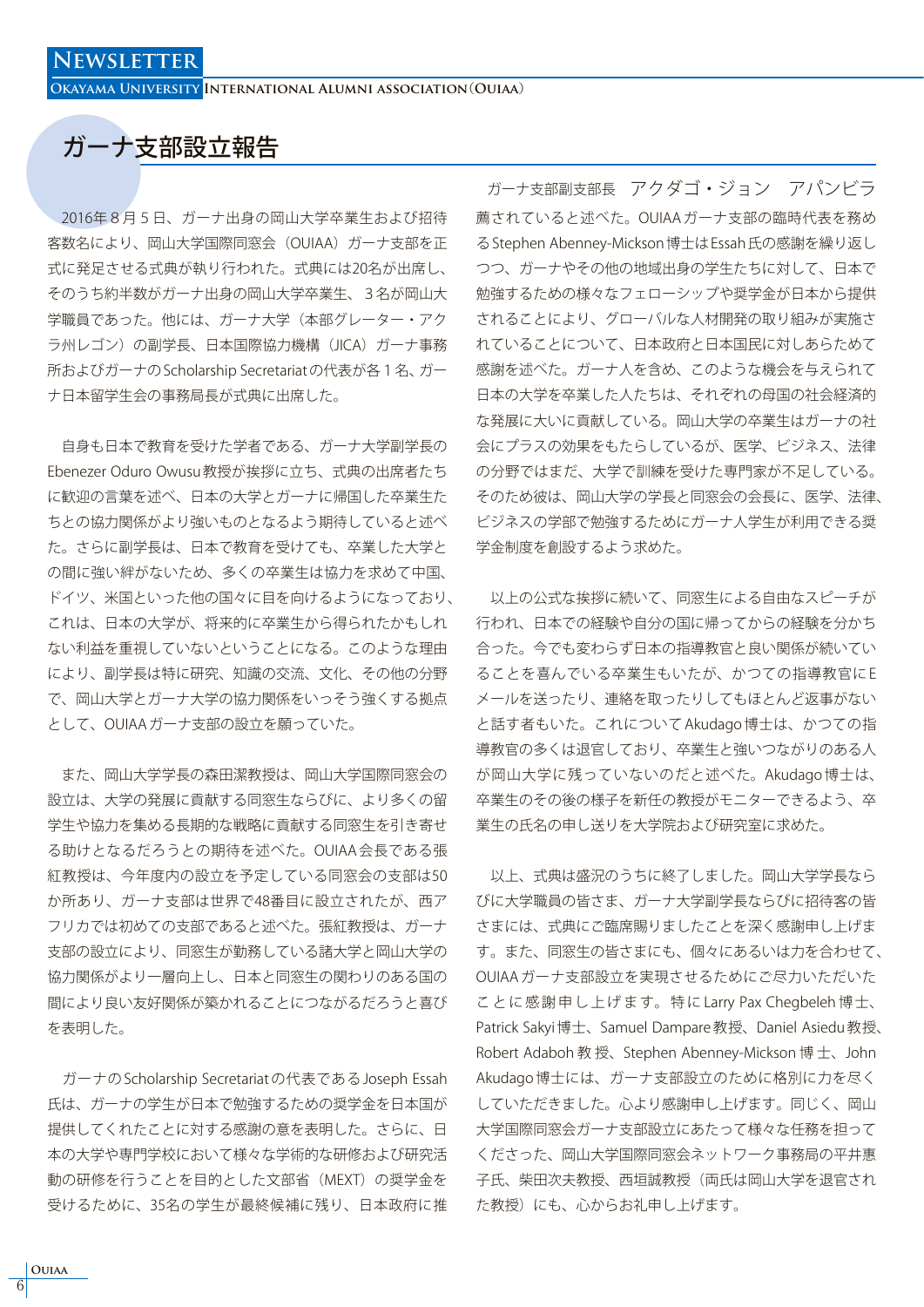## Ghana Establishes Okayama University International Alumni Association Branch

 On August 5, 2016, past students of Okayama University from Ghana and some invited guests held an inaugural ceremony to officially establish the Ghana Branch of Okayama University International Alumni Association(OUIAA). Present at the ceremony were 20 attendees with nearly half being Okayama University alumni from Ghana, three (3) officials from Okayama University, Vice Chancellor (VC) of the University of Ghana, Legon and a representative each from Japan International Corporation Agency (JICA), Ghana, the Scholarship Secretariat, Ghana and the Secretary of the Ghana Alumni of Japanese Universities.

 In addressing the gathering, Professor Ebenezer Oduro Owusu, the VC of University of Ghana, who is also a Japanese trained scholar, welcomed the attendees to the ceremony and expressed the desire and hope for stronger collaboration between Japanese Universities and their Alumni. He mentioned that lack of stronger bonds between Japanese trained and their former universities has compelled many alumni to look elsewhere such as China, Germany, USA, etc. for collaborations, which eventually downplays the benefit Japanese Universities could have derived from their former students. He therefore hoped the establishment of the OUIAA, Ghana Branch would foster more collaborations especially between Okayama University and the University of Ghana in the areas of research, exchange of knowledge, culture and other fields.

 On his part, the President of Okayama University, Professor Morita Kiyoshi hoped that the establishment of the Okayama University Alumni Association would help attract alumni to contribute to the development of the university and its long term strategy of attracting more international students and collaborations. The Chairperson of the OUIAA, Professor Zhang Hong mentioned that there were 50 alumni branches targeted to be opened by the end of the year and Ghana's Branch was the 48<sup>th</sup> in the world and the first in West Africa. Professor Hong was glad that the opening of the Ghana Branch would lead to a better collaboration between Okayama University and universities that alumni are serving as well as build better Japan-Alumni's country friendships.

Akudago, Jhon Apambilla, Vice Director of Ghana branch

 Mr. Joseph Essah, a representative of the Scholarships Secretariat of Ghana, expressed gratitude to Japan for offering scholarships to Ghanaian students to study in Japan. He further mentioned that 35 students had been shortlisted and recommended to the Japanese government for the Monbukagakusho (MEXT) scholarships to pursue various academic and research trainings in universities and technical colleges in Japan. Reiterating Mr. Essah's gratitude, the Interim President of OUIAA, Ghana Branch, Dr. Stephen Abenney-Mickson, also thanked the Japanese government and its people for global human resource development initiatives which are implemented through various fellowships and scholarships offered to students from Ghana and other parts of the world to study in Japan. Alumni of Japanese Universities, including Ghanaians, who benefitted from such opportunities, have contributed immensely to the socio-economic development of their home countries. Despite the positive impact Okayama University Alumni have had on the society of Ghana, there are still lack of trained professionals in the fields of Medicine, Business and Law from the university. He, therefore, called on the President of Okayama University and the Chairperson of the Alumni Association to make scholarships available to Ghanaian students to study in their Medical, Law and Business Schools.

 Following these official addresses were optional speeches from alumni who shared their experiences in Japan and after returning home. While some alumni expressed joy in still relating nicely with their former professors, others indicated that they hardly got response when they sent emails or made contacts to their former professors. Dr. Akudago observed that many former Professors were on retirement and alumni no longer had any strong bond in Okayama University. Therefore, he called for the Graduate School or Laboratories to pass on names of former students to incoming professors to monitor the progress of the former students.

 In conclusion, the ceremony was a success, and we would like to express our profound gratitude to the President of Okayama University and his team, Vice Chancellor of University of Ghana and all other invited guests for gracing the occasion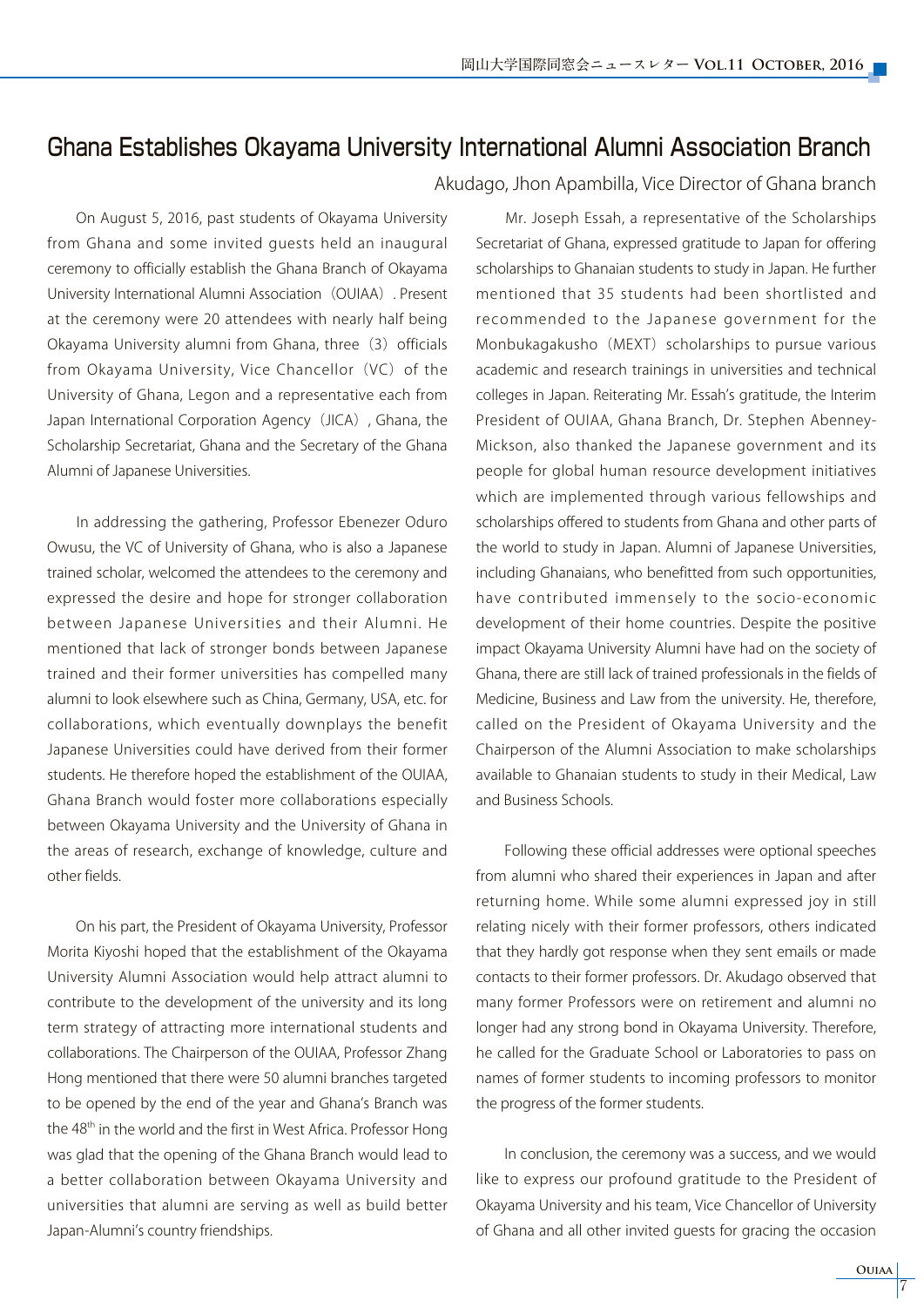### **Newsletter**

#### **Okayama University International Alumni association**(**Ouiaa**)

with their presence. We are also grateful to all alumni for your individual and collective efforts for making the Ghana Branch of the OUIAA a reality. Our special thanks go to all Dr. Larry Pax Chegbeleh, Dr. Patrick Sakyi, Prof. Samuel Dampare, Prof. Daniel Asiedu, Prof. Robert Adaboh, Dr. Stephen Abenney-Mickson and Dr. John Akudago for going the extra mile to have the Branch inaugurated. The Ghana Branch also acknowledges with many thanks the various roles played by Ms. Keiko Hirai of the International Office of Okayama University, Professors Tsugio Shibata and Makoto Nishigaki (both retired Professors of Okayama University) in the establishment of the Ghana Branch of the Okayama University International Alumni Association (OUIAA).





## ロンドン拠点設立報告

 岡山大学ロンドン通信拠点設立認定式が2016年8月9日に ロンドンのロイヤルエクスチェンジにある会議室で開催されま した。岡山大学学長 森田潔先生、岡山大学国際同窓会会長 張紅先生など関係者7名の出席のもとに、設立式が行われ、第 49番目の支部・通信拠点として発足することができました。

 岡山大学ロンドン事務所がジャパン・グリーン・メディカル・ センターにあることもあり、小谷信行(1975年医学部卒)が クリニックの専務取締役として、ロンドンに赴任したことも相 まって、森田学長のご支援により、ロンドン通信拠点の発足が できました。

 実は、ロンドン拠点設立の話は2年前からあり、その準備の 意味もあって、2014年10月22日に、日英医療福祉交流講演会が、 森田 潔岡山大学学長、マイケル・シアラー在大阪英国総領事、 源幸淳司ジャパン・グリーン・メディカル・センター取締役な どのご参加のもとに、岡山大学医学部 Junko Fukutake Hall で

ロンドン拠点 小谷 信行

開催されました。その活動をきっかけにして、拠点設立準備が スタートしました。

 ロンドンを中心に英国には約6万人の日本人の長期滞在者、 永住者がいます。拠点としての活動は、その日本関係者の中で、 岡山大学同窓生と岡山大学出身イギリス留学生が中心になると 思います。会員相互の情報交換、交流、イベントの開催などを 行おうと思います。また、国際同窓会本部との連携をしっかり 保ち、会員の皆さんの医療的支援も行いたいと思います。また、 ドイツ、フランス、イタリアなどの EU 在住の同窓会員とも交 流を図りたいと思います。

 今のところロンドン通信拠点会員は小谷、私一人ですが、会 員を募り、20名くらいの支部にしていきたいと思っています。 今後ともよろしくお願いいたします。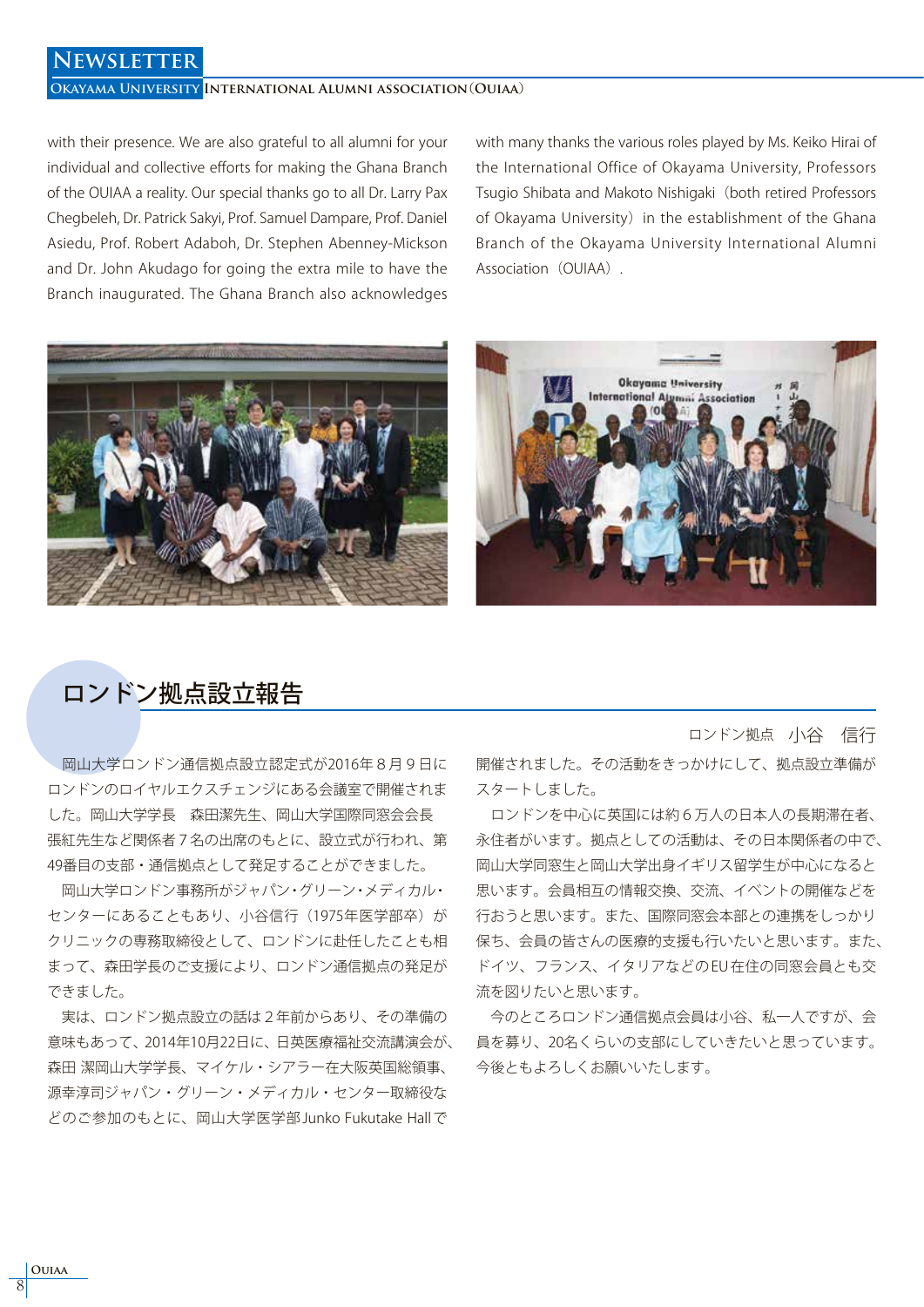# Update on the Establishment of OUIAA London Post/Liaison Point

#### Nobuyuki Kodani

 Okayama University gave its official approval for the establishment of an OUIAA London Post/Liaison Point in a ceremony held on August 9, 2016 at a conference room inside the Royal Exchange, London. Seven people attended from Okayama University, including university President Kiyoshi Morita and OUIAA Chairperson Zhang Hong. London became OUIAA's 49th branch & post/liaison point.

 There have been moves to establish an OUIAA post/liaison point in London since two years ago when, on October 22, 2014, a lecture on UK-Japan exchange in the fields of medicine and welfare was held at Okayama University School of Medicine's Junko Fukutake Hall, attended by Okayama-U President Kiyoshi Morita, British Consul-General in Osaka Michael Shearer, and Japan Green Medical Center Managing Director Junji Genko. Okayama University's London Office happens to be on the premises of Japan Green Medical Center, where I (1975 School of Medicine graduate) was appointed Senior Managing Director. The establishment of the OIAAA



post/liaison point coincided with my appointment, and was made possible by the encouragement and support of Prof. Morita.

 There are currently around 60,000 Japanese nationals living in London and elsewhere in the UK either on a permanent or long-term basis. The main function of the OUIAA post/liaison point will be to facilitate information exchange and networking, and host events for Okayama-U alumni living or studying in the UK. It will also work in close partnership with OUIAA headquarters, and hopefully provide medical support for OUIAA members. Interaction with OUIAA members in Germany, France, Italy and other EU countries is also on its agenda.

 As of now I am the sole member of the London Post/ Liaison Point. My target for the time being is to grow this into a branch of about 20 members, and I look forward to your support and cooperation in this regard.

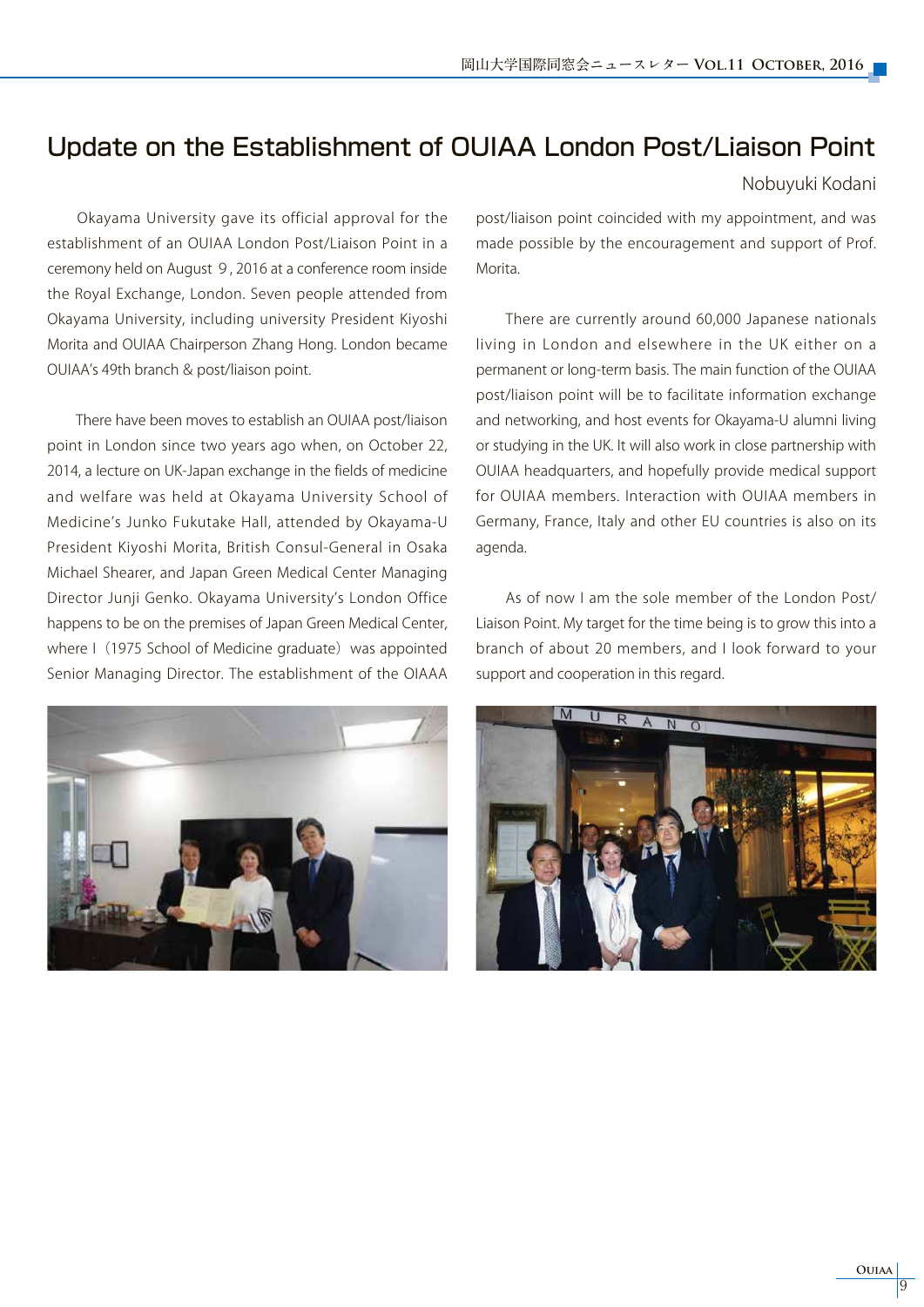**Okayama University International Alumni association**(**Ouiaa**)

## 岡山大学国際同窓会チリ支部設立報告

 岡山大学国際同窓会(OUIAA)チリ支部設立を祝う式典が、 2016年8月12日にサンティアゴのフィニス・テラエ大学で催 されました。

 この式典には、駐チリ日本国大使の二階尚人氏、同じく駐チ リ日本国大使館員の山口恵美子氏(文化担当)、岡山大学学長 の森田潔氏、フィニス・テラエ大学学長の Cristian Nazer 氏、 国際関係部課長、岡山大学国際同窓会会長、岡山大学およびフィ ニス・テラエ大学の歯学部長、その他学部の学部長、JICA のチ リ支所代表、チリ歯科医師会会長、岡山大学国際同窓会チリ支 部長および学生たちが出席しました。

 式典では、岡山大学の森田潔学長が挨拶に立ち、岡山大学は 大学のグローバル化を大きな目標の一つとしており、この目標 に向かって世界各地の様々な大学と協定を結ぶ努力をしている と述べました。この度のチリ支部設立は世界では50番目、中 南米地域では3番目の設立となります。

 続いて二階大使が、チリ支部設立をきっかけに日本とチリの 友好関係は一層強くなるとの期待を述べました。

# Establishment of Chile Branch

 The inaugural ceremony for the establishment of Okayama University International Alumni Association (OUIAA) Chile Branch was held at University Finis Terrae in Santiago on August 12, 2016.

 The ceremony was attended by the Japanese Ambassador in Chile, Mr. Naoto Nikai, the Cultural Attaché of the Japanese Embassy, Ms. Emiko Yamaguchi, the President of Okayama University, Mr. Kiyoshi Morita, the President of Finis Terrae University, Mr. Cristian Nazer, the Director of International Relations ,the President of OUIAA, the Dean of Faculty of Dentistry (Okayama and Finis Terrae University), Deans from other Faculties, the JICA representative for Chile , the President of the Chile Dental Association, the Chairman of OUIAA Chile Branch along with students

 During the ceremony, Mr. Kiyoshi Morita, President of Okayama University (OU), said that one of the main purposes of the OU is to globalize the Institution so they are doing many agreements with different Universities around the world. In this occasion, Chile, is the number 50 in the world and the second country in Latin America.

The Ambassador pointed out that the establishment of a

## チリ支部長 ルイス フェリペ ベンジャミン

 また、フィニス・テラエ大学の学長と国際関係部課長はそれ ぞれのスピーチにおいて、両大学が協定を結ぶことにより、互 いの知識や経験の交換が促進されるため、大変意義があると強 調しました。

 最後にあいさつに立った、岡山大学国際同窓会チリ支部長の Luis Felipe Jimenez 博士は、チリ支部の設立はチリと日本の関 係にとって非常に重要であり、教育や文化的知識の交流を通し て両国が友好的協力関係を築くようになってから、もうすぐ 120周年を迎えると述べました。

 式典の最後には、パワーポイントを使って、チリで過ごす日 本人学生や、岡山で過ごすチリ人学生の様子がたくさん紹介さ れました。

 支部設立式典は集合写真の撮影をもって終了し、充実したこ の日の記念としました。閉会後、式典参加者はみな、大学のルー フ・パティオ(屋根付き中庭)に招かれ、カクテルをいただき ました。

#### Luis Felipe Benjamin, Director of Chile branch

branch in Chile was a very good opportunity to strengthen the bonds of friendship between the two countries.

 In his speeches both the President and the Director of International Relations of the University Finis Ferrae highlighted the relevance of the agreement because it facilitates the exchange of knowledge and experiences between the two institutions.

 Finally, the Chairman of OUIAA Chile Branch dr. Luis Felipe Jimenez said the establishment of the branch in Chile is of special significance in the relations between Chile and Japan, soon will be 120 years, since through education and knowledge of cultures relations of friendship and cooperation are founded.

 A power point presentation showing different pictures of Japanese students life in Chile and Chilean students life in Okayama were projected at the end of the ceremony.

 The establishment ceremony was closed after having a group photo as a witness of this meaningful occasion. Then, all the participants in the ceremony were invited to a cocktail in the roof patio of the University.

**Ouiaa** 10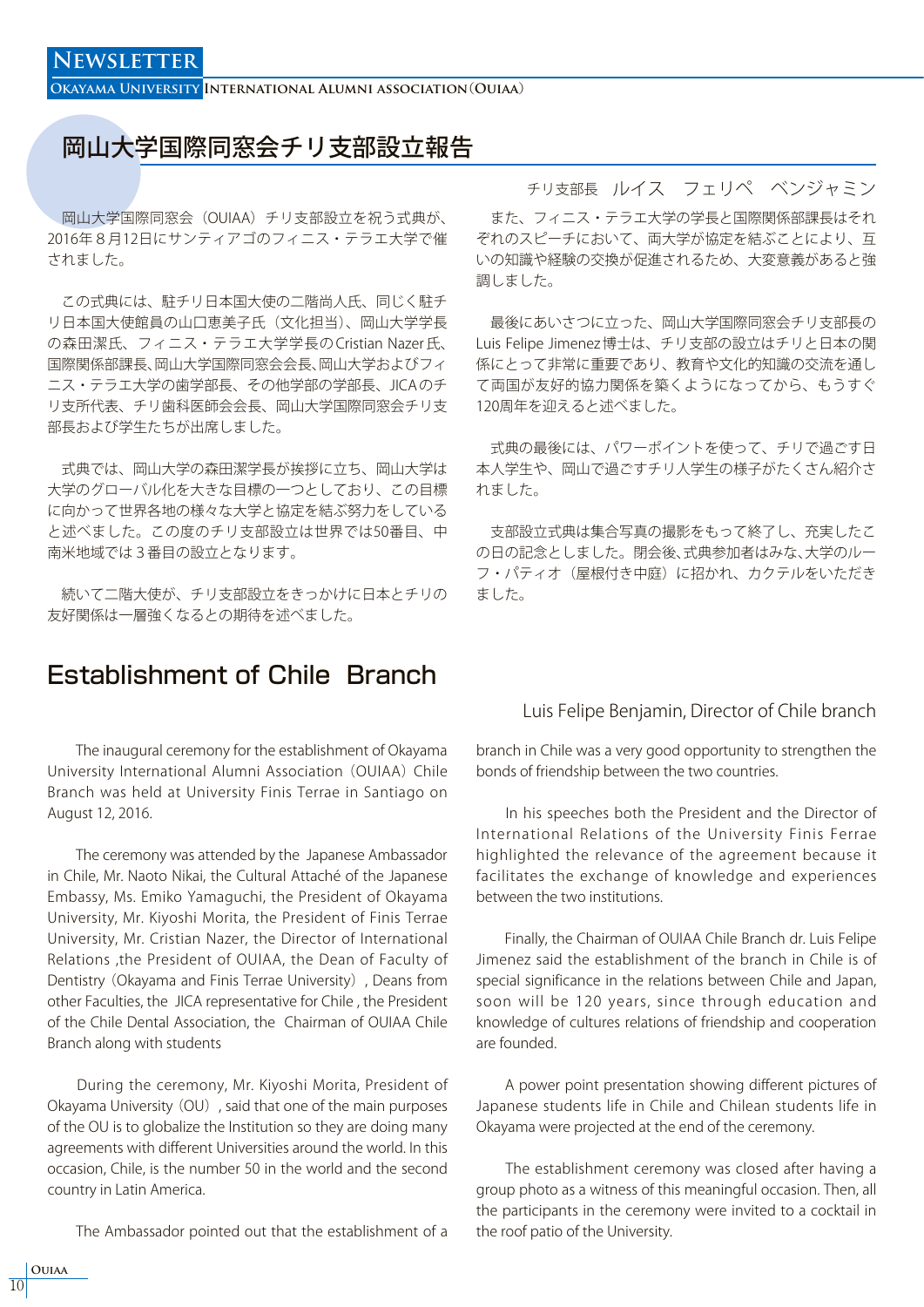

## " 岡山大学国際同窓会中国年次大会2016" 長春にて盛大に開催

#### 長春事務所 宋 賀群

 2016年7月9日 " 岡山大学国際同窓会中国年次大会2016" が 長春紫荆花飯店(Redbuds Hotel)にて盛大に行われ、長春支 部の同窓生の他、北京支部の王釗支部長、大連支部の張楠支部 長、華中洛陽支部の韓建海副支部長の総勢36名の参加を得て、 参加者一堂、友情を深め、将来を語り合った。

 今回の大会には、岡山大学の森田潔学長を団長とする、岡山 大学病院長の槙野博史先生、医歯薬学総合研究科長の那須保友 先生、グローバル・パートナーズ副センター長の廣畑聡先生、 国際同窓会長の張紅先生、医歯薬学総合研究科の荒木元郎講師 のご一行をお迎えした。その他に、2010年にノーベル化学賞 を受賞された岡山大学名誉博士・米パデュー大学(Purdue University)名誉教授の根岸英一先生と岡山大学学長補佐・基 礎化学研究所の西原康師先生にもご来臨いただいた。

 会議では、まず国際同窓会長春支部長の郭艶萍教授が岡山大 学国際同窓会の全中国同窓生を代表して歓迎の挨拶があった。 続いて、森田潔学長が岡山大学を代表され、国際同窓生間の連 携、交流活動ならびにその組織の発展に対するお喜びと感謝の

言葉を述べられた。張紅会長からは国際同窓会の設立とその後 の進展状況について回顧された。特に、5年前の森田潔学長の 方針の下での、岡山大学の国際化の進捗状況や海外からの留学 生を対象とする国際同窓会の設立状況が紹介された。それによ ると、国際同窓会の世界各国における支部・連絡拠点の設立数 は今年8月時点には50か所となり目標が達成されるとのこと であった。その他、同窓生に対して、岡山大学の国際化に向け た運営方針を貫徹するために、チームワークを発揮し、母校に 貢献して欲しいとの希望が述べられた。

 ノーベル化学賞を受賞された岡山大学名誉博士の根岸英一教 授からも、同窓生に対する激励の発言があり、その他ご来賓か らもそれぞれ同窓会の設立と2016年次大会開催に対するお祝 いの言葉を頂いた。最後に、根岸教授の指揮で『故郷』を合唱 しながら、大会は成功裏に幕を閉じた。

当記事に関する問合せ先:岡山大学長春事務所 (電話:15543288200)

## 2016 annual meeting of OUIAA in China takes place successfully in Changchun

#### Song Hegun

 The 2016 annual meeting of OUIAA in China was held on July 9 , 2016 at the Redbuds Hotel in Changchun. The grand event was attended by 36 people, including members of the OUIAA Changchun Branch, Beijing Branch Director Wang Zhao, Dalian Branch Director Zhang Nan, and Huazhong-Luoyang Branch Vice-Director Han Jianhai. The participants strengthened their mutual friendships and shared thoughts about the future.

 A delegation from Okayama University also attended the meeting. Led by Okayama-U President Kiyoshi Morita, the delegation included Okayama University Hospital Director